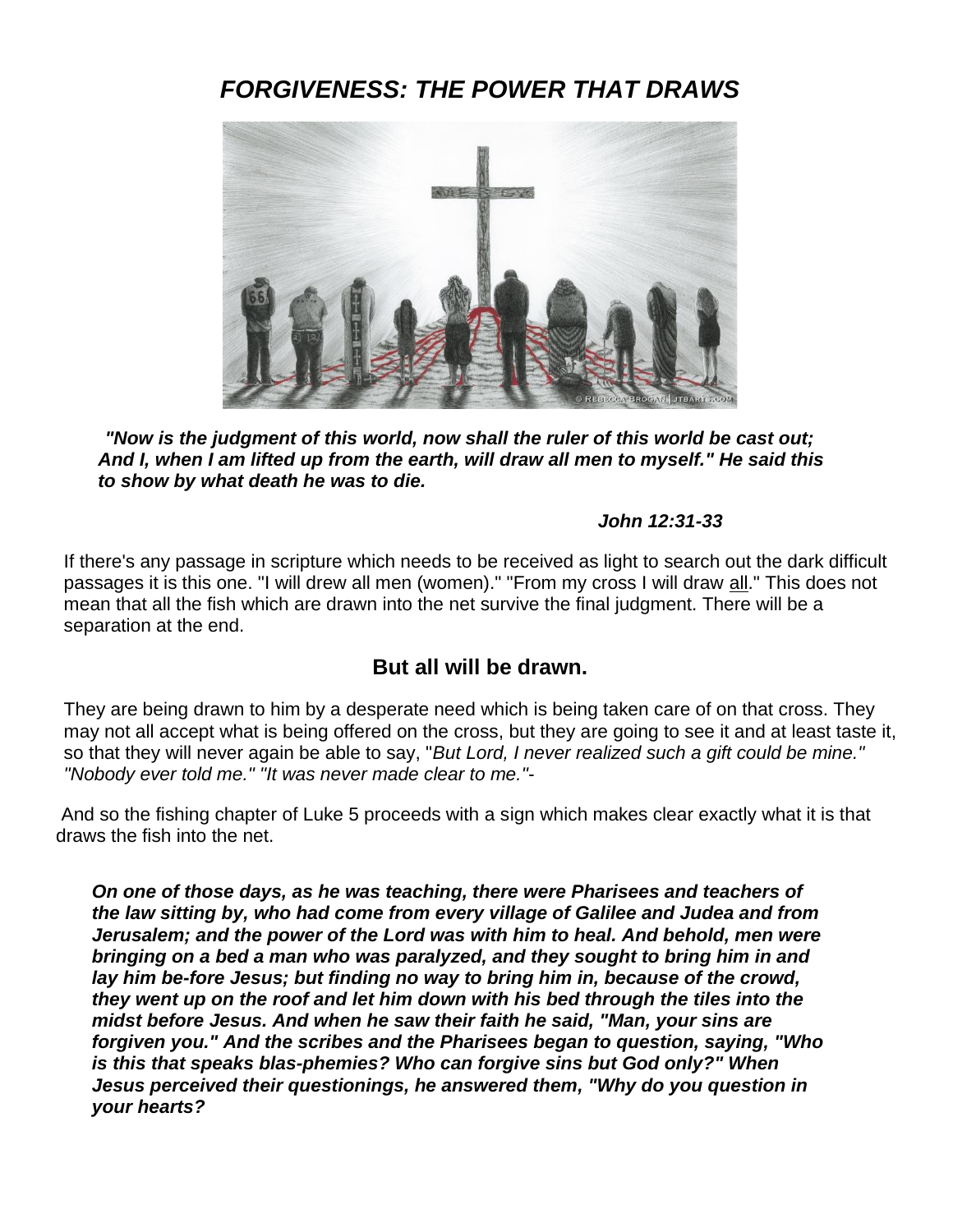*Which is easier to say, 'Your sins are forgiven you, or to say, 'Rise and walk'? But that you may know that the Son of Man has authority on earth to forgive sins" --- he said to the man who was paralyzed -- "I say to you, rise, take up your bed and go home." And immediately he rose before them, and took up that on which he lay, and went home, glorifying God. And amazement seized them all, and they glorified God and were filled with awe, saying, "We have seen strange things today."*

### *Luke 5:17:26*

They bring a man for healing for his paralysis but cannot penetrate the crowd. What is it that has drawn such a crowd? What is it that causes these men to go to such lengths to get their friend in there? Jesus pulls back the veil and shows us.*"Man, your sins are forgiven you."* "But Lord, that's not what he came for. He came to be healed. Besides who can forgive sins but God alone?"

#### *"Why do you question in your hearts? Which is easier to say? But that you may know that the Son of man has authority on earth to forgive sins... Rise, take up your bed and go home."*

Behind every step toward Jesus that anyone takes for whatever reason, whether it's for healing or for teaching .... Nicodemus asking questions or the woman at the well asking for living water...

# **… is the underlying thirst for the forgiveness of sins.**



*"And I, when I am lifted up from the earth*

*(on the cross) will draw all men (and women) to myself"*

*"Behold the Lamb of God who takes away the sin of the world***"**

### *John 1:29*

The fish are swimming into that net to be unburdened.

Human souls are coming to Jesus to be delivered of their guilt...to be forgiven. That's how we got to him. What else was it that drew us to Jesus of Nazareth but our need of forgiveness?

We found peace at his cross. And as long as our vision of Jesus' cross remains fresh we continue to have peace. We keep bringing our broken hearts and our needy lives to the Lamb, and his forgiveness makes us whole.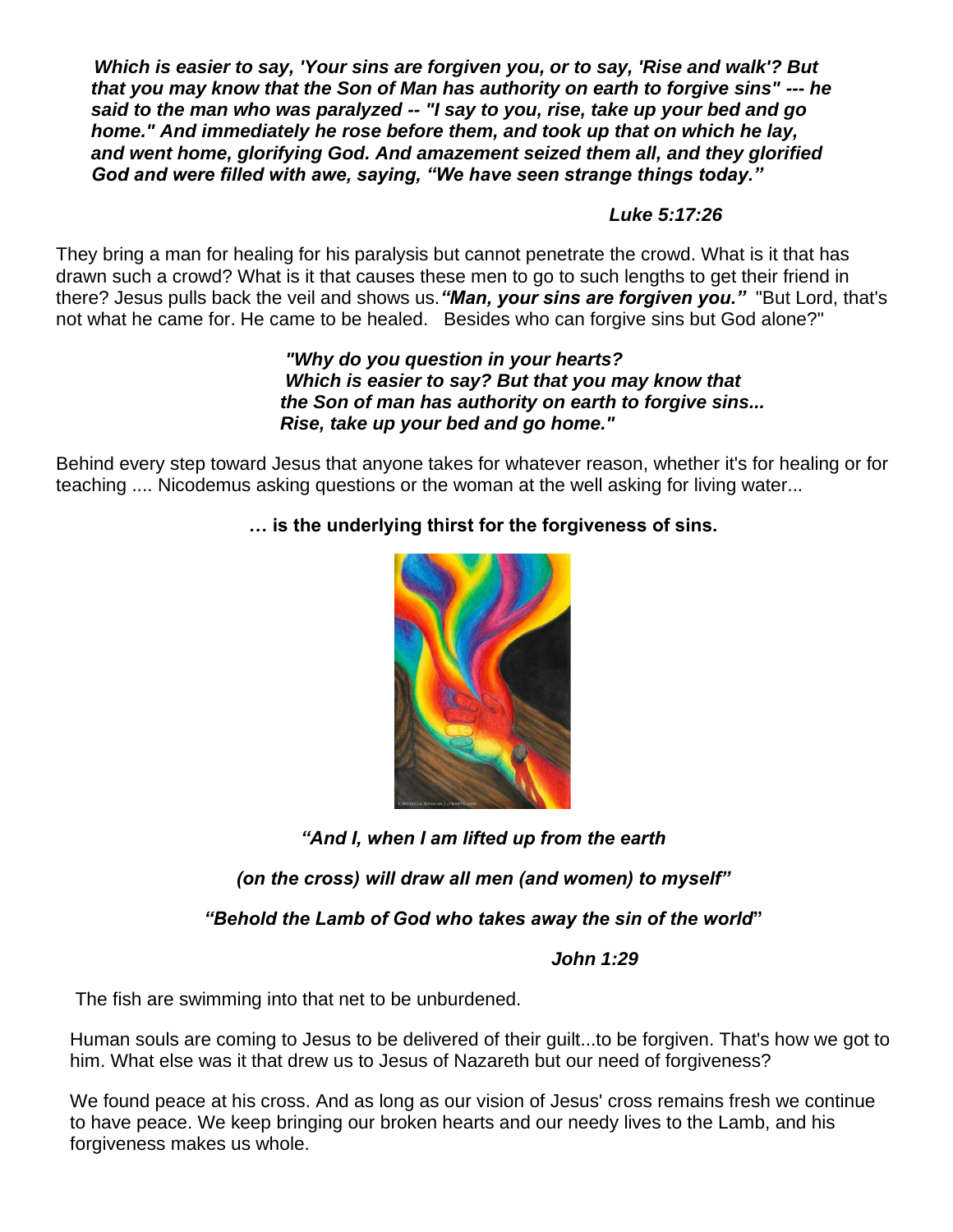Moreover, we find that as long as the Spirit of Calvary's forgiveness remains on us **---**

### **people are drawn to us**



**--- drawn by the forgiveness of God which is on us and in us and overflowing us.**

But a strange thing often happens to people who have been to Calvary and tasted God's forgiveness. It happened to the believers in Galatia. It has happened, at one time or another, to most of us.

… Instead of seeing that our need of God's mercy never stops...even when we're walking in the Spirit, even when our lives have undergone marvelous changes.... that we're still drawing our life from the Lamb that was slain.

… Instead of seeing this and living by faith in thanksgiving and praise to God for his kindness…

…We make the subtle switch into an attitude and a life where our confidence is in *our* insights, *our* victories, and *our* spiritual achievements.

… We look at how we've changed and what we've accomplished with considerable satisfaction.

… And we look with growing impatience at the sinners and the struggling saints around us who are still blowing it.

*"Man", what's the matter with them?"*

*"God I thank thee that I'm not like that!"*

And as soon as we start thinking along those lines the fish are no longer drawn to us. Nor do our minds enjoy the peace they once had.

If only we could see how desperately we need to get back to Calvary.

#### *"Two men went up into the temple to pray,*

#### *one a Pharisee and the other a tax collector..."*

*Luke 18:10*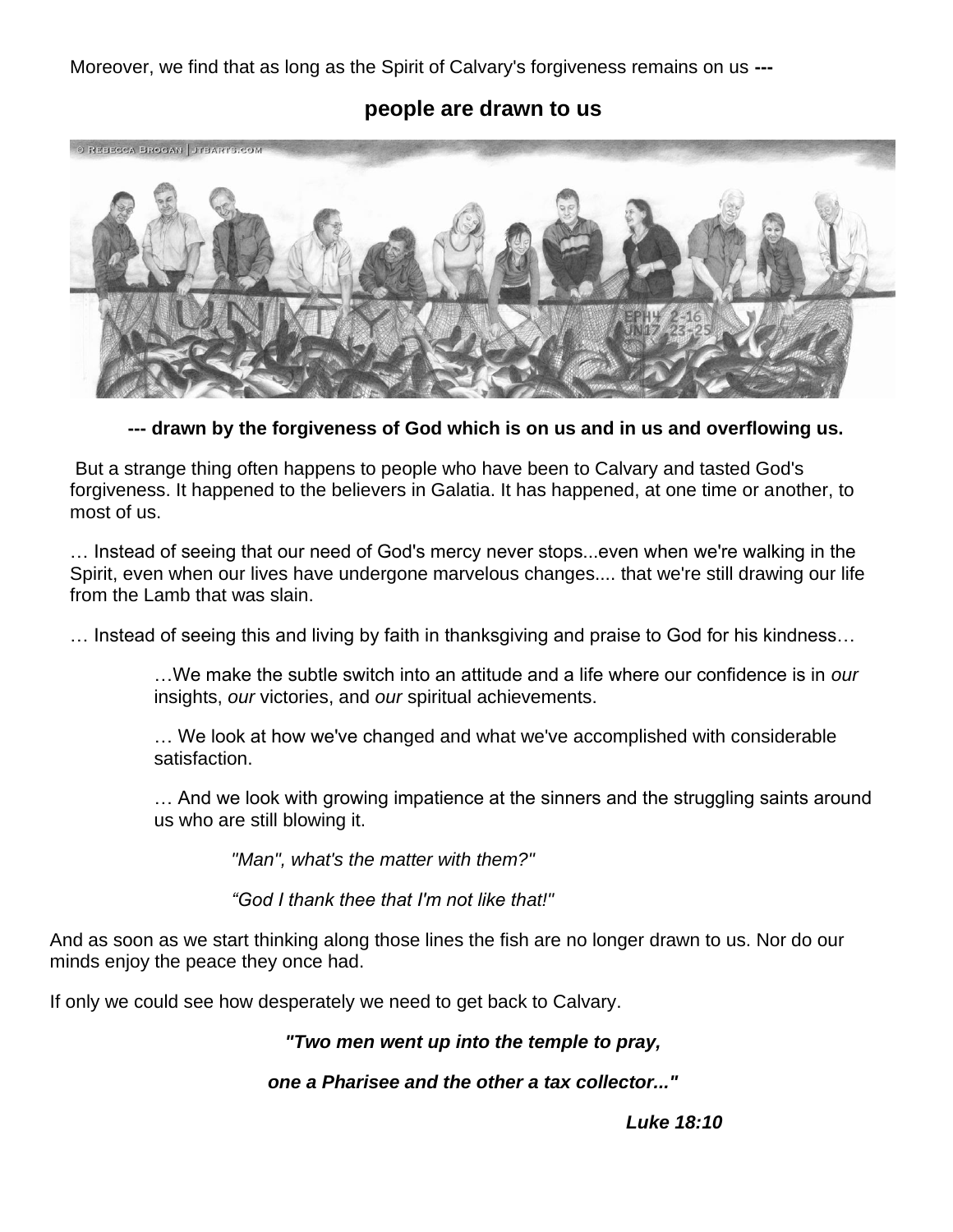They were both drawn to the temple by the same need.

There was a burden, a weight pressing down on their heart.

The Pharisee tried to ease this burden by *justifying himself.*

### **"God, I thank thee that I am not as other men are."**

The tax collector cried out to *have the burden lifted by the hands of God.*

### **"God, be merciful to me a sinner."**

If only the Pharisee could have admitted that this burden pressing on him was a burden of guilt and that his despising of other men was only increasing it...and that only God could remove it.

You take a plane to Jamaica for a few days' vacation. But when you enter the airport terminal you know there's been a mistake: this isn't Jamaica! You're in a world stranger than a dream. Every soul in sight is walking, in a stooped position, bent under the weight of a huge burlap bag filled with something heavy. Old women, young children, well-dressed executives. As you enter the hotel lobby everyone stares at you from under their burdens. You mutter to your self, *"Don't stare at me you dummies. You're the fools, not me."*

The desk clerk has the weight on his back encased in velvet and em-bellished with sequins. The young woman singing in the lounge is bent over the microphone with her burden covered with shiny pink satin. After a night's sleep you gather up the courage to go out once more among these strange people with their everlasting burdens.

In the restaurant you come across a well-dressed young man who is stooped over like the rest, but his burden seems to be much smaller.

*"Could you please explain to me why your burden is smaller than all the others I've seen?"*

"*I've been to a shrink who brought my burden down to a more convenient size. Don't you think it's an improvement? See how much better my clothes fit."*

*"And I suppose,"* you reply, *"your burden is also much lighter?"*

*"Ah,"* he answers, "*there's the rub. It still weighs exactly the same. It looks better but it weighs the same."*

*"But I don't understand,"* you cry. "*Is it really necessary for you folks to carry these burdens? Why don't you simply dump those weights from your backs and set yourselves free?"* The man looks you in the eye and answers,

*"For the same reason that you, and all the people where you come from, carry exactly the same burden we do. That lady's burden is big, mine is small....yours is invisible, but they all weigh the same."*

And suddenly you realize as you stand there talking to the man that you're as stooped over as he is! Just then your young friend points to a crowd that is coming together across the street in a little park, drawn to a man standing under a sign, "BURDENS LIFTED FREE OF CHARGE" *"Is it possible?"* shouts your friend and runs to join the crowd. Minutes later the man returns standing erect and free. *"Wonderful! It really works! Why don't you go have your burden lifted?"......*

*"What burden?"* you reply.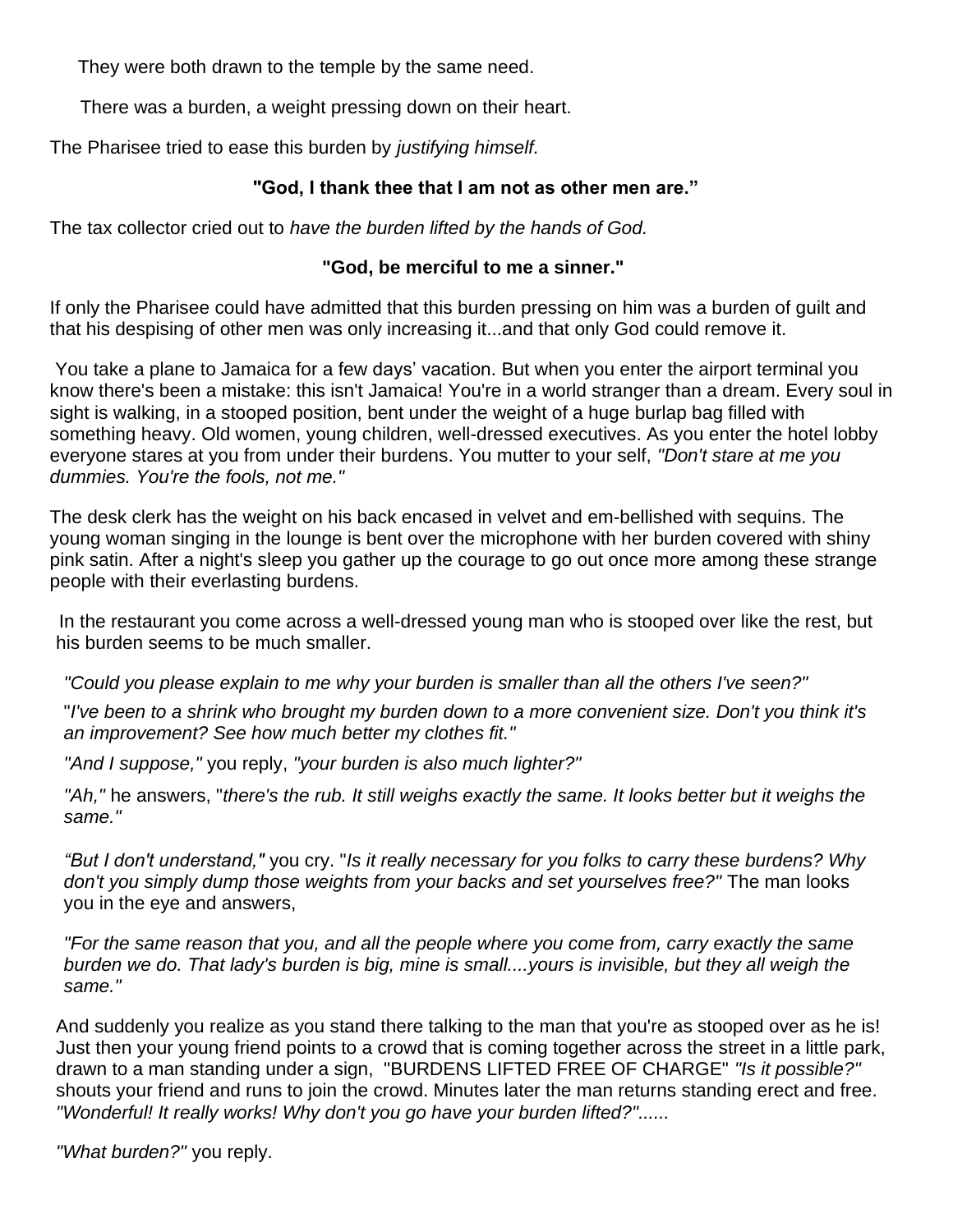**"God, I thank thee that I am not as other men are...."**



It can happen even to Christians who have been to the cross and have laid their burden down.

If they're not living in the forgiveness of God with thankful hearts and mercy toward those around them… they've taken their burden back, they've turned from the Spirit back to the flesh.

*0 foolish Galatians! Who has bewitched you, before whose eyes Jesus Christ was publicly portrayed as crucified? Let me ask you only this: Did you re-ceive the Spirit by works of the law, or by hearing with faith? Are you so foolish? Having begun with the Spirit, are you now ending with the flesh? Did you experience so many things in vain? --- if it really is in vain. Does he who supplies the Spirit to you and works miracles among you do so by works of the law, or by hearing with faith?*

# *Galatians 3:1-5*

# **"Before whose eyes Jesus Christ was publicly portrayed as crucified...."**

When they put their faith in that their sins rolled away and the Spirit came. When they return to that they will revive.

We don't just go to the cross once.

We live at the cross.

We keep turning to it as long as we live.

#### *But far be it from me to glory except in the cross of our Lord Jesus Christ, by which the world has been crucified to me, and I to the world.*

# *Galatians 6:14*

People are drawn to the crucified Lamb because he takes away their burden. He forgives their sin.

If they are going to be drawn through us….